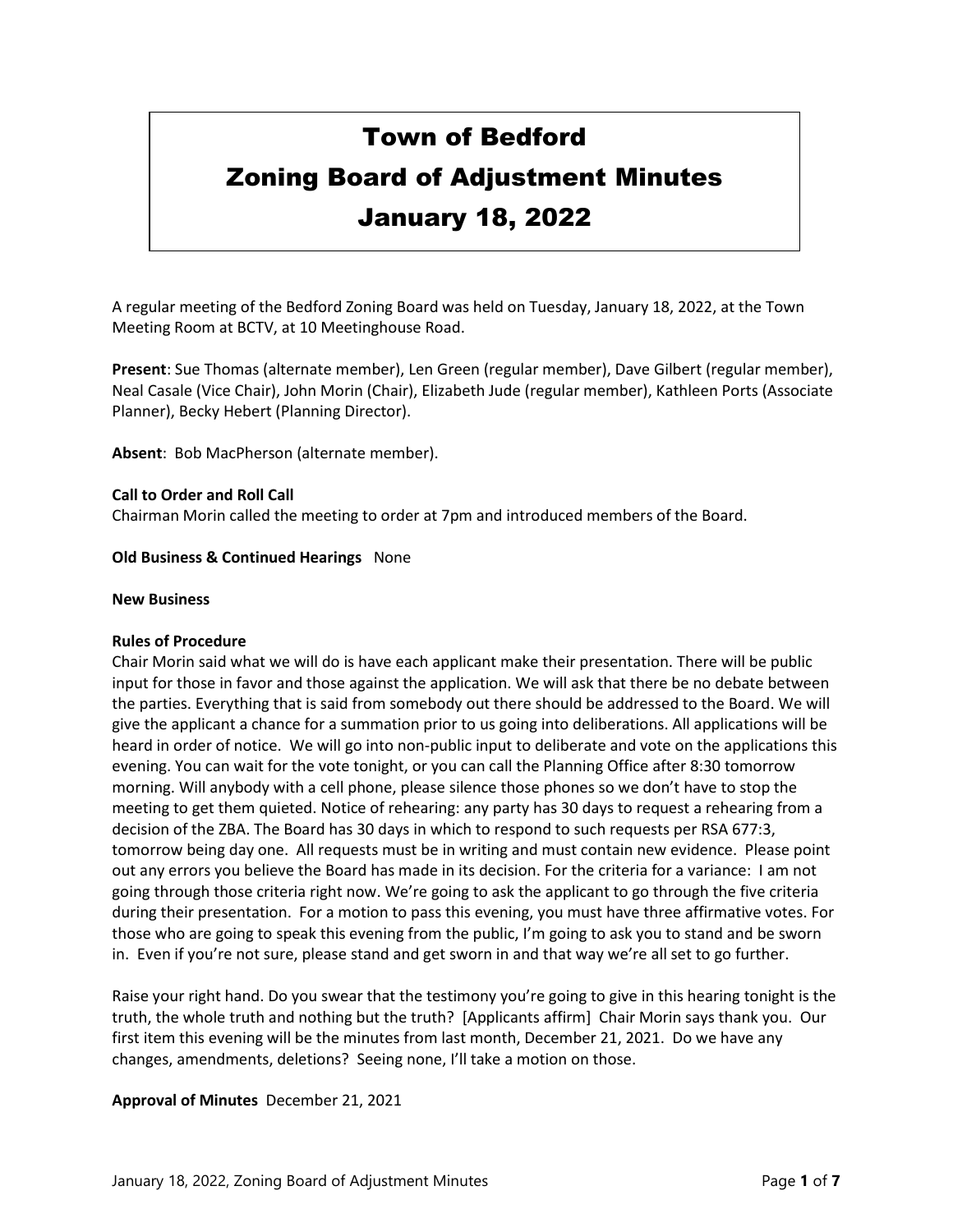**MOTION by was made by Mr. Gilbert to approve the minutes of the prior meeting on December 21, 2021. Mr. Green duly seconded the motion. Roll call vote was taken - ALL IN FAVOR – unanimous. MOTION carries.**

#### **New Business**

# **Allan and Judith MacLellan. Request for a variance from Article III, Section 275-22.A and Table 1, Table of Dimensional Regulations, Section 275-21.K (1)(c) to permit the construction of a ground-mounted solar array within 18.76 feet from the side setback where 25 feet is required at 41 North Amherst Road, Lot 20-64-4, Zoned R&A.**

**Susan Russell and Maan Alawa testify:** Good evening. My name is Susan Russell and I'm here on behalf of my parents, Judith and Allan MacLellan, who could not be here this evening. Good evening. My name is Maan Alawa. I am a representative of the solar installation company, NuWatt Energy. I will be here primarily as support and also to answer any questions directly related to this report. Chair Morin said thank you. Go ahead. Ms. Russell said I have something to read. Allan and Judith MacLellan are the owners of the property at 41 North Amherst Road in Bedford. The property consists of Lot 4 as shown on the plan of land of Paul Wormwood of Bedford, NH, dated April 1948, by George C. Benjamin, and recorded in the Hillsborough County Registry of Deeds as Plan Number 758 – the Wormwood Plan. Together, with a 40-foot passageway, immediately adjacent to Lot 4, and a 30-foot passageway to the North of a portion of Lot 4, the property is identified in the assessing records of the Town as Tax Map and Lot 20-65-4. The property is located within the Residential Agricultural District. The property has a single family residence, including a 10-year-old addition, which extends into the setback by 6.87 feet. The owners want to install a solar panel array in back of the house at the best possible position to catch the sun but remain behind the house, so it is not observed from North Amherst Road. The addition's roof is not as high as the main house. And having a large portion of the array behind that section of the house will afford the best possible efficiency, while meeting the Historical District Guidelines. There are some facts supporting the request.

# **Variance is not Contrary to Public Interest.**

It would not be contrary to any public interest since the property abuts a 40-foot right-of-way, which is lightly used. There would be no threat to the health and welfare of any neighbors. The solar array will not change the essential character of the area. The array is to be located directly behind a previouslyapproved addition, which extends a similar distance into the setback.

# **The Spirit of the Ordinance.**

The spirit of the ordinance is preserved since the remainder of the 25-foot setback, 18 feet 3 inches, abuts the 40-foot right-of-way, which abuts Lot 3's 25-foot setback—for a total of over 83 feet between the array and the next lot. The ordinance establishes a separation between properties.

# **Granting the Variance Would Do Substantial Justice.**

The encroachment on the setback is justified, since it will not be apparent because of the 40-foot wide right-of-way. The remaining 18 to 19 feet of Lot 4's setback and Lot 3's 25-foot setback. Lot 3 also has a line of trees and bushes between the right-of-way and their house, which will further reduce the visible impact of the solar array.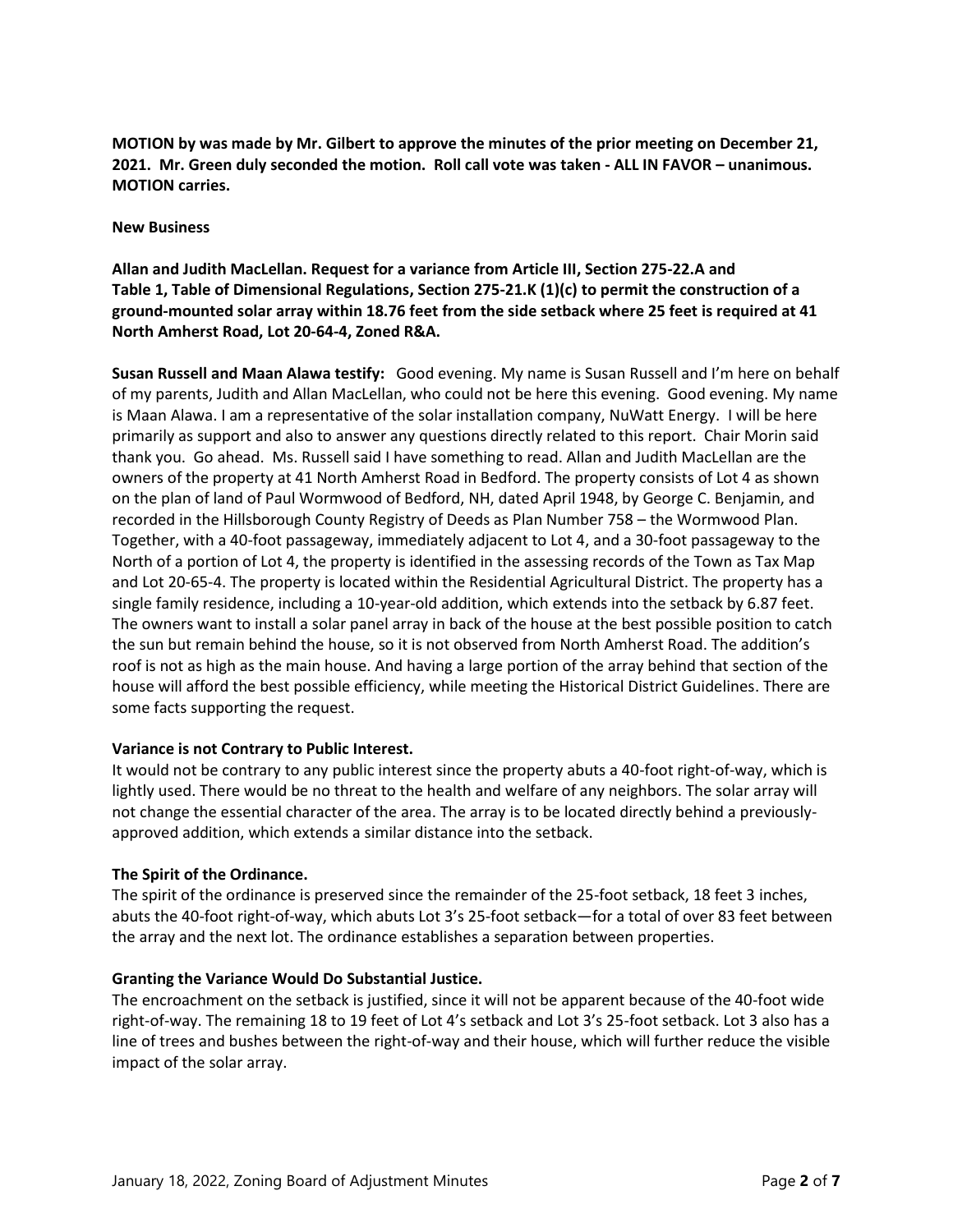# **Values of Surrounding Properties Would Not be Diminished.**

Property values will not be impacted since the entire solar array will be behind the house and not be seen by people passing by. The uphill neighbors are behind a line of evergreen trees, which shield them somewhat. When the house addition was approved in 2011, a local realtor filed a statement that there would be no impact due to the incursion into the setback. This is a similar circumstance. The house blocks the sun at different angles for different times of the year. The lower roof of the addition allows more sun to reach the panels during winter. The farther west on the property the solar array is, the more likely to get more sun due to the lower roof.

#### **Denial of the Variance Would Result in an Unnecessary Hardship.**

Denial of this variance would likely result in destroying trees that the homeowners planted many years ago in order to benefit the public and themselves. The only other option would result in cancelling the whole project to preserve the trees. This would destroy the electricity savings anticipated from the solar addition by the homeowners and the public benefit of removing a small quantity of demand from the electric grid. The intent of the ordinance is achieved with this project since the 83-feet separation distance provides more than many properties have between them. There is no conflict between the ordinance and our proposed solar array because of the wide separation between properties. From the proposed addition to the far edge of the neighbor's setback, is over 83 feet, with a line of trees and bushes in between.

#### **The Proposed Use is Reasonable.**

The proposed addition is reasonable because it adequately establishes a sizeable separation between properties and is not an apparent violation of the ordinance. Thank you.

Chair Morin said questions from the Board? Mr. Casale said just a couple. Sir, are you the engineer for the project or are you sales? Mr. Alawa replied I am the Director of Sales and Operations. Mr. Casale questioned did you generate this report? Mr. Alawa affirmed – I did. Mr. Casale said it wasn't identified. Who owns the, I assume it's common land, for a PUD—a planned subdivision? Is your parent's property part of that PUD? Ms. Russell responded are you referring to the right-of-way? Mr. Casale said correct. Ms. Russell continued it is their property, but others are granted use of that. Mr. Casale said right. So, it's common property probably for the subdivision? Ms. Hebert said no, this is an older corner of Bedford. It's not part of a Planned Unit Development. It is a right-of-way that was established, likely when the lots were created, to provide a common access. But if you go back to the plan, you'll see this is property in the Historic District, so it's not part of a larger Planned Unit Development. Mr. Casale said okay. So, technically do they pay taxes on that property, but they have to grant access to the public? Ms. Hebert said yes. Mr. Casale said I have no further questions. Chair Morin said just a quick question on the array itself. It looks to be stationary. Is it stationary or is there some movement to the array itself? Mr. Alawa replied it's fixed. So, it will be stationary. Chair Morin said it's stationary. Okay. No other questions from the Board? [no questions] Is there anyone in the public who would like to speak to this? Please step up to the microphone and give us your name and address.

**Karen Cormier testifies**: Hi I'm Karen Cormier and I live at 42 Church Road, which is behind their property. So, I guess my question is how big is this going to be? Chair Morin responded I think it shows it is 10 by 24 is the array itself. Ms. Cormier continued so 10 feet long? 24 feet high? Or 24 feet long by 10 feet? Chair Morin said no, it's 24 feet long and 10 feet wide, per se. Ms. Cormier asked this is going to be facing the back of our properties, because it's going to be in the back of your house? Mr. Alawa said facing toward the street. Ms. Cormier continued so; we're going to be looking at what? We're not going to be looking at the panels, but we're going to be looking at the back of the panels? Mr. Alawa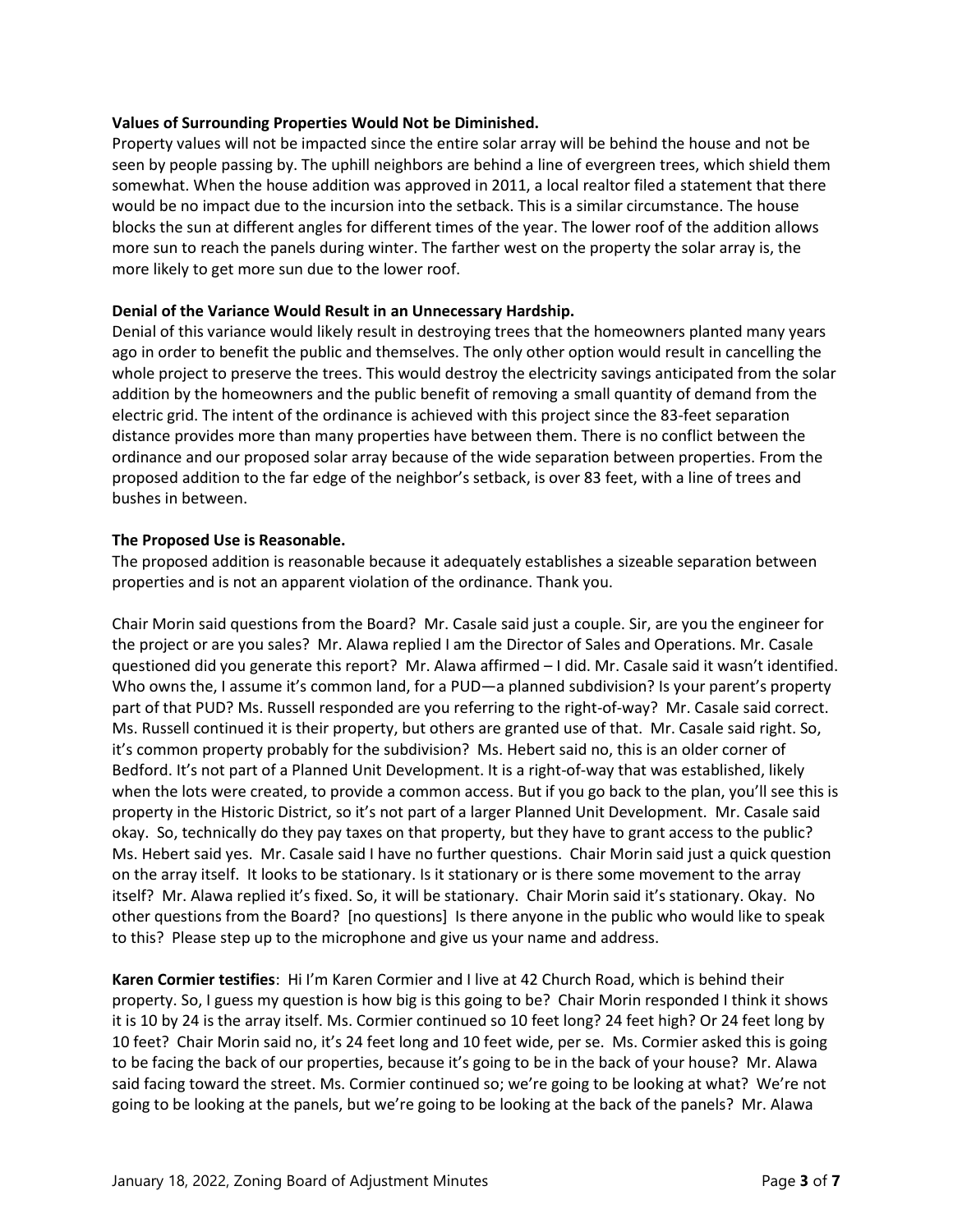said yes. Ms. Cormier asked what were you saying about the trees? So, the trees are still going to remain there that are there now? Or are they going to be taken down? Mr. Alawa said those trees, from my understanding, they are infant trees. They will continue to grow up. So, after a certain point, you will no longer see the back of the array because the trees will have grown past that point. Ms. Cormier said okay. So, these panels are going to be behind the addition? Or behind the house itself? Ms. Russell answered the addition. Ms. Cormier continued which is… so if I'm looking at the back of the house, the addition is on the right-hand side next to that right-of-way coming up toward our house? Ms. Russell replied yes.

Ms. Hebert said you can turn back to the plot plan by toggling on the screen. For the Board members, there is an aerial image of the neighborhood in your packet. You can also find that on the folder. That helps to describe. Ms. Cormier asked so behind where those panels are going to be, is that where the trees are now? Because I thought the trees are a little bit over to the left like directly behind the house. Mr. Alawa responded so, if I may refer to this satellite image, then the arrays will be directly in front of these infant trees right here. So, from your perspective, you will see the trees, the solar system, and then the extension and the house itself and then the road. In that order. Ms. Cormier said you mean the right-of-way. What do you mean the road? Mr. Alawa said North Amherst Road. So, from this perspective standing from your property—I'm assuming you're north of the property. Ms. Cormier said we're 42 Church. Mr. Alawa continued you will see the trees before you see the solar array. Ms. Cormier said okay. Mr. Alawa said there have been more trees that have been planted that will continue to grow as well. Ms. Cormier asked so are there going to be any more trees that are going to be planted in the future? Sherry Bowie who lives right next door to me did not make it tonight, but she's on the left side of us. She's totally directly behind your house. So, I'm just wondering if she asks me any questions. Are there going to be any more trees that are going to be put in behind those panels? Ms. Russell responded as of right now, I don't know if my parents have any plans to put more trees in, but they really do like trees. So, we buy them trees all the time, and they plant them everywhere they're allowed to. My guess is at some point they would plant more trees. But I'm not sure where. Ms. Cormier said okay. No further questions. Chair Morin said thank you. Any other statements before we deliberate?

Mr. Casale said I have some more questions. Sir, in regard to Ms. Cormier's question about being able to see the array, there's mention in the report of it being at a maximum 36 degree tilt, but that's the maximum. Do you have any idea where it's going to be, and can you explain what she's facing? I assume it's just like a metal frame that holds the glass panels. Can you give any further description how it may look from her backyard? Mr. Alawa said yes. So, the back of the panels are typically a white back sheet, followed by the black frame of the panels themselves. You can see a bit of the concrete foundation coming up from the ground. So, you will sort-of see that during the initial stage until the trees have grown to a certain point. With that said, we used the maximum height of 36 degrees. Realistically, we probably would want to install this at 25 degrees. So, I did not actually add this to the report because I didn't want to add extra information, but at 25 degrees, the height at its peak would be closer to 6 feet compared to 7 and a half feet. Mr. Casale said that's going up a slope, correct, towards the back of her home. So, she would probably see very little of the back of the panels at the height that you're recommending. Mr. Alawa said yes. And if it does go uphill towards her home, then most likely she will just see very minimal of the back, depending really on the tilt of that slope. Mr. Casale said okay. One other question. Just clarifying a measurement. On Page 1 on this sheet here, on the diagram to the right, which is what's being proposed, it shows it looks like 18.7 feet, but yet on the Plot Plan itself it shows a greater distance of like 64. Which one is? Mr. Alawa said yes. This may have been an outdated illustration because after this report we had a modification where we slightly adjusted the system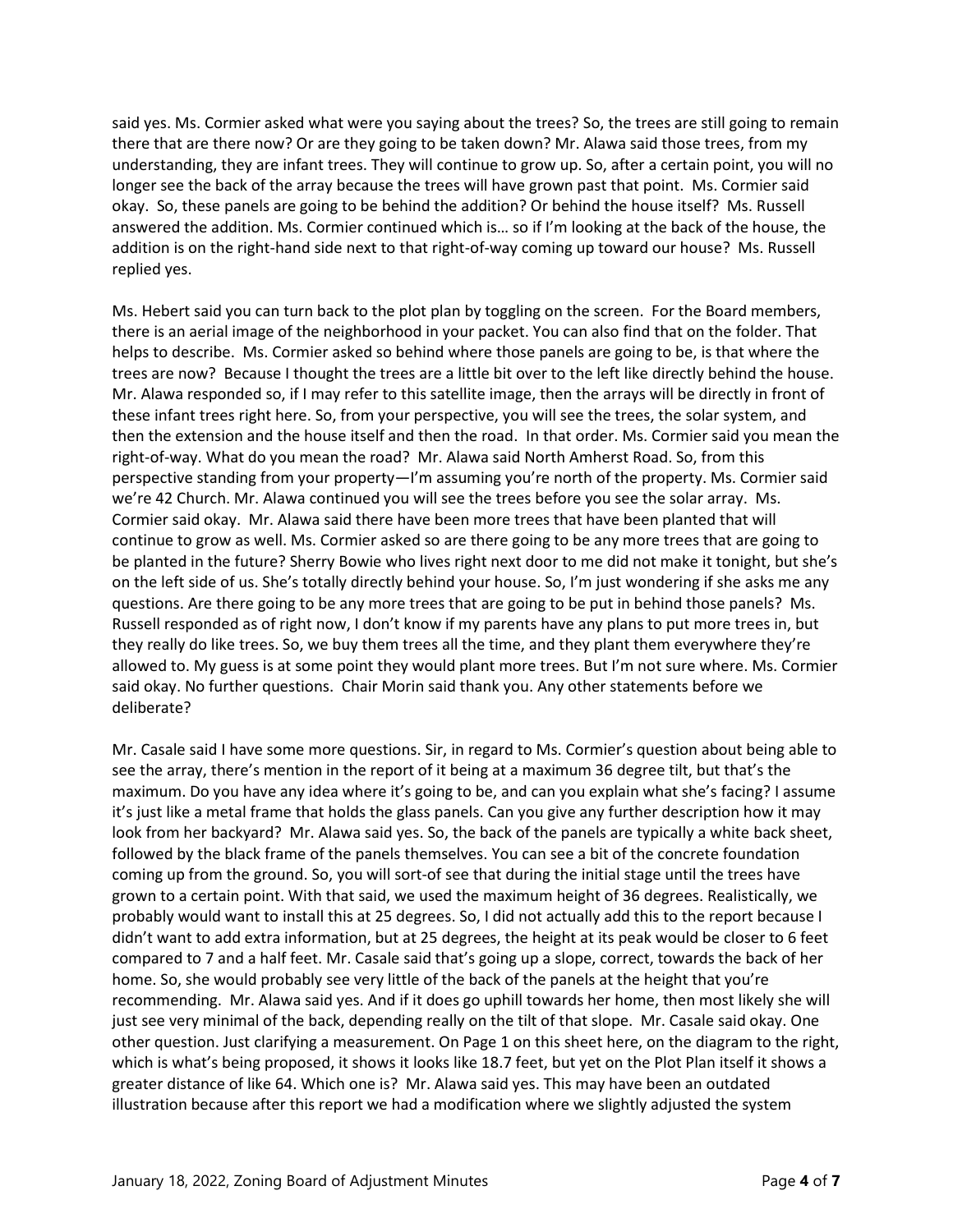location. But we did run those calculations below based on 25 feet from the north property line and then about 18.76 to the west. So, this illustration that you're referring to specifically is a little outdated and not to be used for specific reference. Ms. Casale continued so it's just a lot different though. So, does the back, as opposed to this on the Plot Plan. The Plot Plan is showing 63 feet from the edge of their property line. And again, this is showing 18.7. So, what's the difference? Mr. Alawa replied yes. So, the difference is that the 63 feet also includes the 25-feet setback from that property line, etc. Mr. Casale said oh, got it. Yes. Mr. Alawa continued like I said, that was based on the outdated, original illustration where we had it a little bit closer to both property lines both west and north. But since we came back with revisions, and we created some modifications, I did fail to update that illustration to show the specific measurements. During installation, we are sure to have 18.76 feet at the maximum from the west property line to the edge of the solar array. Mr. Casale said okay. Thank you. Chair Morin asked any other questions from the Board? [no questions] With that said, I'll ask for a motion to go into non-public input to deliberate.

# **MOTION by was made by Mr. Green to go into non-public input for deliberation. Mr. Casale duly seconded the motion. Roll call vote was taken - all in favor. Motion carries.**

Chair Morin continued alright, let's go through the criteria.

**1. Granting the variance would not be contrary to the public interest because: (1) Whether granting the variance would alter the essential character of the locality:**

Board agrees there's no concern there. It will be well-hidden from the street.

#### **(2) Whether granting the variance would threaten public health, safety or welfare:**

Consensus of the Board is no.

#### **2. The spirit of the ordinance is observed because:**

Chair Morin said basically they're trying their best to keep a distance from the property line, but also not take down natural cover, as in the trees, to where it needs to go. From the front, it's blocked off by the house. The back – there's just a lot of space back there. The side – with that common area, it really keeps it well away from the neighbor's lot. We don't have that neighbor here to speak negatively towards that. I see it meets that.

#### **3. Granting the variance would do substantial justice because:**

Mr. Casale said they don't have anywhere else to put it where it's most efficient and the most hidden. Even though the backyard neighbor can see it more, it seems like they have done the best that they could to balance the efficiency as well as keep it hidden as much as possible.

#### **4. The values of the surrounding properties will not be diminished for the following reasons:**

Board agrees there's no evidence of this.

# **5. Literal enforcement of the provisions of the ordinance would result in an unnecessary hardship. Special conditions of the property distinguish it from other properties in the area because:**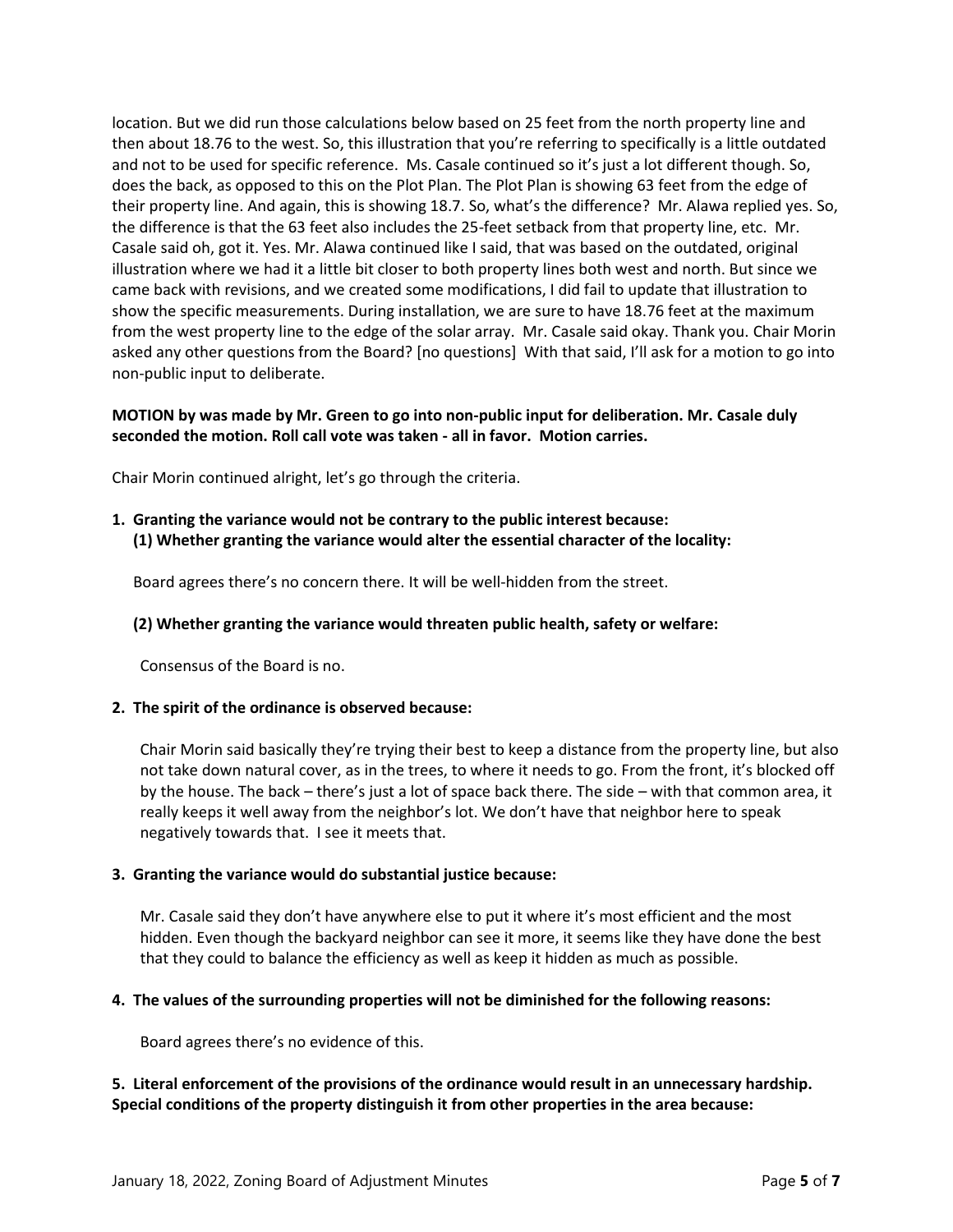Chair Morin said they've utilized the best placement for the array for usage and pretty much to hide it the best that they can also.

- **(A) Denial of the variance would result in unnecessary hardship because** 
	- **(i) No fair and substantial relationship exists between the general public purposes of the ordinance provision and the specific application of that provision to the property because:**

Mr. Casale said it's to avoid overcrowding, and we don't have that here. Board agrees.

- **(ii) The proposed use is a reasonable one because:** The Board agrees in this application, the proposed use is reasonable.
- **(B) If the criteria in subparagraph (A) above are not established, explain why the property cannot be used in strict conformance with the ordinance and why a variance is therefore necessary to enable a reasonable use of it:**

**MOTION: Mr. Casale moves that the Zoning Board grant the request for a variance from Article III, Section 275-22.A and Table 1, Table of Dimensional Regulations, Section 275-21.K (1)(c) to permit the construction of a ground-mounted solar array within 18.76 feet of the side setback where 25 feet is required at 41 North Amherst Road, Lot 20-64-4, Zoned R&A, per our deliberations. Mr. Green duly seconded the motion. Roll call vote taken – all in favor. Motion carried 5-0.**

Chair Morin requested a motion to go back into public input.

**MOTION by Mr. Gilbert to move back to public input. Mr. Casale duly seconded the motion. Roll call vote taken – all in favor. Motion carried 5-0.**

Chair Morin said you are all set folks.

Chair Morin asked Becky, Kathleen, anything else for this evening? Ms. Hebert said I just wanted to make an announcement that on January  $24<sup>th</sup>$ , the Planning Board will hold their second and final hearing on proposed zoning amendments for this year's Town Ballot. And on the agenda, we have 2 amendments proposed by the Planning Board. One for solar energy systems to add clarity to the ordinance and clarify standards and dimensional standards for the siting and use of solar energy systems. And the application you just heard needed to comply with those proposed zoning amendments. The second one is to allow detached accessory apartments in the residential agricultural district, subject to certain design criteria and the granting of a conditional use permit by the Planning Board. So, the full text of those amendments are available online. Kathleen or I would be happy to answer any questions. If you have a chance to read through them, and if you're interested in participating in the meeting, it will be here at BCTV on January 24<sup>th</sup>. We have one amendment submitted by citizens' petition this year. And that is for an amendment to limit the size of medical clinics in the performance zone to not more than 20,000 square feet, and to not have more than 2 stories. So, that is an amendment submitted by citizens' petition. The intent is to limit development of larger medical facilities in the performance zone. Chair Morin said question on the second item—the detached. So, basically, we don't have to worry about that one, basically. Because that will be a full Planning Board thing? Ms. Hebert said correct, yes. I think the Board—it stemmed from discussions with our building